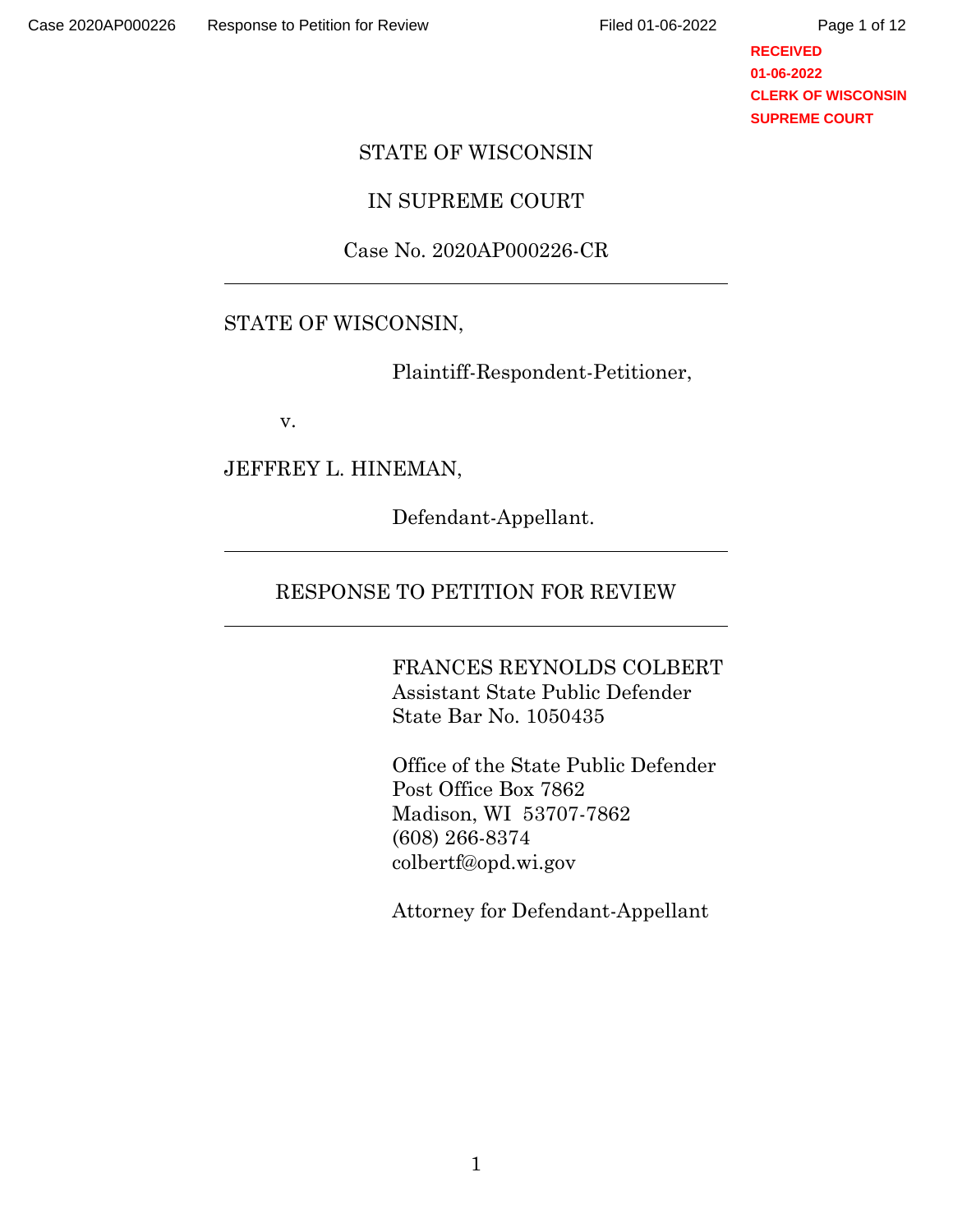#### **INTRODUCTION**

This Court should deny the state's Petition for Review of the Wisconsin Court of Appeals' decision in *State v. Hineman,* 2020AP000226-CR, unpublished slip op. (Wis. Ct. App. Nov. 24, 2021). This fact intensive case does not present any novel, unsettled or important legal issue. The state asks for review on three bases, but only the first one related to the *Brady*[1](#page-1-0) claim could possibly meet the criteria for review as set forth in Wis. Stat. (Rule) 809.62(1r). The court of appeals' application of the *Brady* standard of materiality, however, is exactly in line with Wisconsin and federal case law and review here would serve only to reiterate establish precedent and will neither develop the law nor affect the outcome of this case.

Second, the state's contention that the court of appeals overstepped its authority and addressed an abandoned claim regarding *Shiffra/Green*[2](#page-1-1) is simply a misreading of the procedural history and issues raised on appeal. True, Hineman alleged postconviction that trial counsel was ineffective for failing to bring a motion based on *Shiffra/Green.* (41:48). But this claim was raised early in the litigation, before the state was ordered to turn over the postconviction discovery that formed the basis for the *Brady* claim. Because the state wrongfully withheld the critical document, trial counsel was not in possession of all the information necessary to evaluate the strength of a *Shiffra/Green*  motion and thus, being unaware of the state's discovery violation, her decision not to file the motion

<span id="page-1-1"></span><span id="page-1-0"></span><sup>1</sup> *Brady v. Maryland*, 373 U.S. 83 (1963). <sup>2</sup> *State v. Shiffra*, 175 Wis. 2d 600, 605, 499 N.W.2d 719 (Ct. App. 1993); *State v. Green*, 2002 WI 68, ¶34, 253 Wis. 2d 356, 646 N.W.2d 298.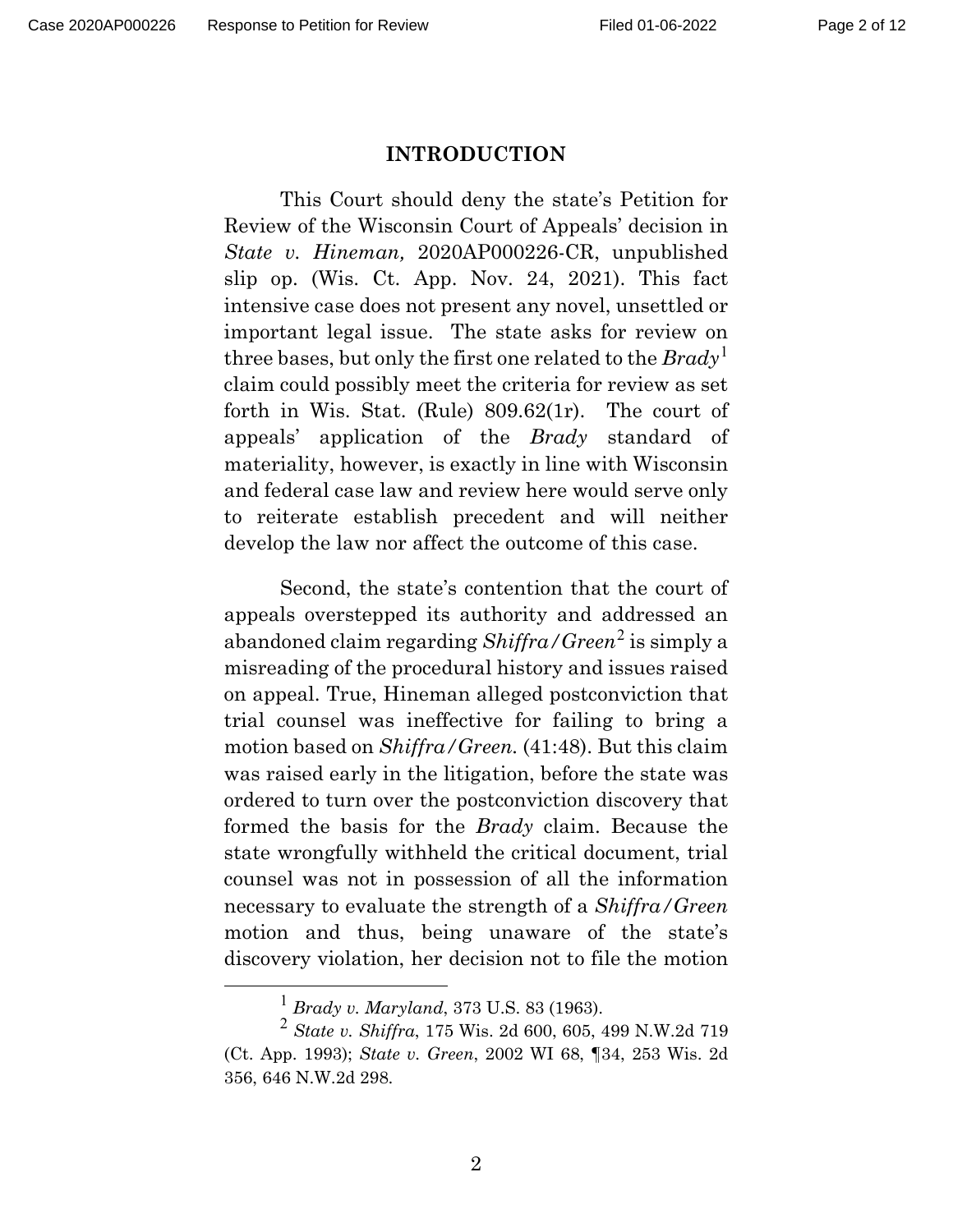was not constitutionally deficient. (83:69). Hineman did not appeal the court's oral ruling on this.

Hineman did raise postconviction and again on appeal, however, that the full controversy was not tried because *had* that document been turned over pretrial, any reasonable prudent attorney in possession of all the pertinent information would have successfully brought a *Shiffra/Green* motion. (61:20- 23; App. Brief-in-Chief at 36-37, 40-41). This squarely raised interest of justice claim was denied by the circuit court (62:12) but the court of appeals agreed that under the standards set forth in *Shiffra/Green*, Hineman is entitled to *in camera* review of the treatment records. *Hineman,* slip op., ¶¶49-50. There was no overreach on abandoned claims and the state's second argument provides no basis for review.

Third, the state invites this Court to ignore the criteria for review altogether and grant review because this case involves a serious crime and counsel for the state has reason to believe that Hineman will not be retried. Acquitting the guilty is detestable but so too is condemning the innocent. The criminal justice system, including the appellate process, is designed to guard against either unsavory outcome. To protect the interests of both the public and the accused, the Constitution, the Wisconsin statutes, and caselaw interpreting them, require a conviction be the product of a complete investigation and a fair trial. Applying the proper legal standards, the court of appeals determined that this did not happen below. This Court should decline the invitation to ignore the Wis. Stat. (Rule) 809.62(1r) criteria due to the nature of the crime involved and deny review.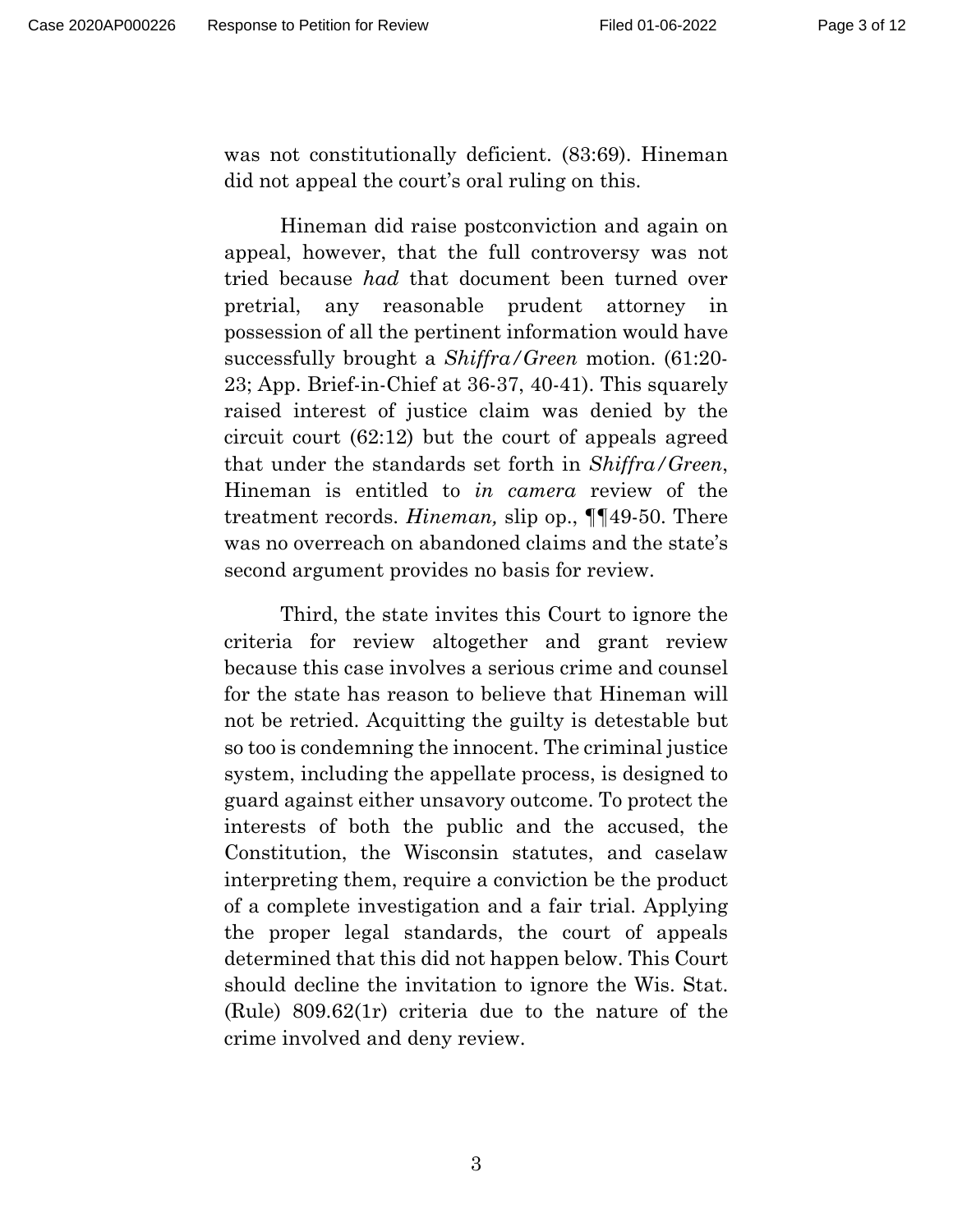Last, this case involves multiple, constitutionally significant errors that were not addressed by the court of appeals. Namely, Hineman claims trial counsel was ineffective for: failing to obtain the CPS report in advance of trial; failing to make an opening statement; failing to object to improper expert testimony elicited by the state at trial and perhaps most shocking, trial counsel conceded Hineman's guilt in her closing argument. (App. Briefin-Chief at 19-35). Hineman also brought an interest of justice based on conceded prosecutorial errors (App. Brief-in-Chief at 36-39). The court of appeals did not address any of this because it determined it was unnecessary in light of the *Brady* violation, however, all of these fact intensive claims would be at issue should this Court grant review. *Hineman,* slip op., ¶1 n.1.

In sum, the state believes the court of appeals' decision is wrong. But even if true, which it is not, this Court's primary role is to develop the law, not correct errors. *See State ex rel. Swan v. Elections Bd.*, 133 Wis. 2d 87, 93-94, 394 NW.2d 732 (1986); *State v. McConnohie,* 113 Wis. 2d 362, 368, 334 N.W.2d 903 (1983). The state's disagreement with the court of appeals' application of the correct law to the facts is not a basis for review. This Court should deny the petition.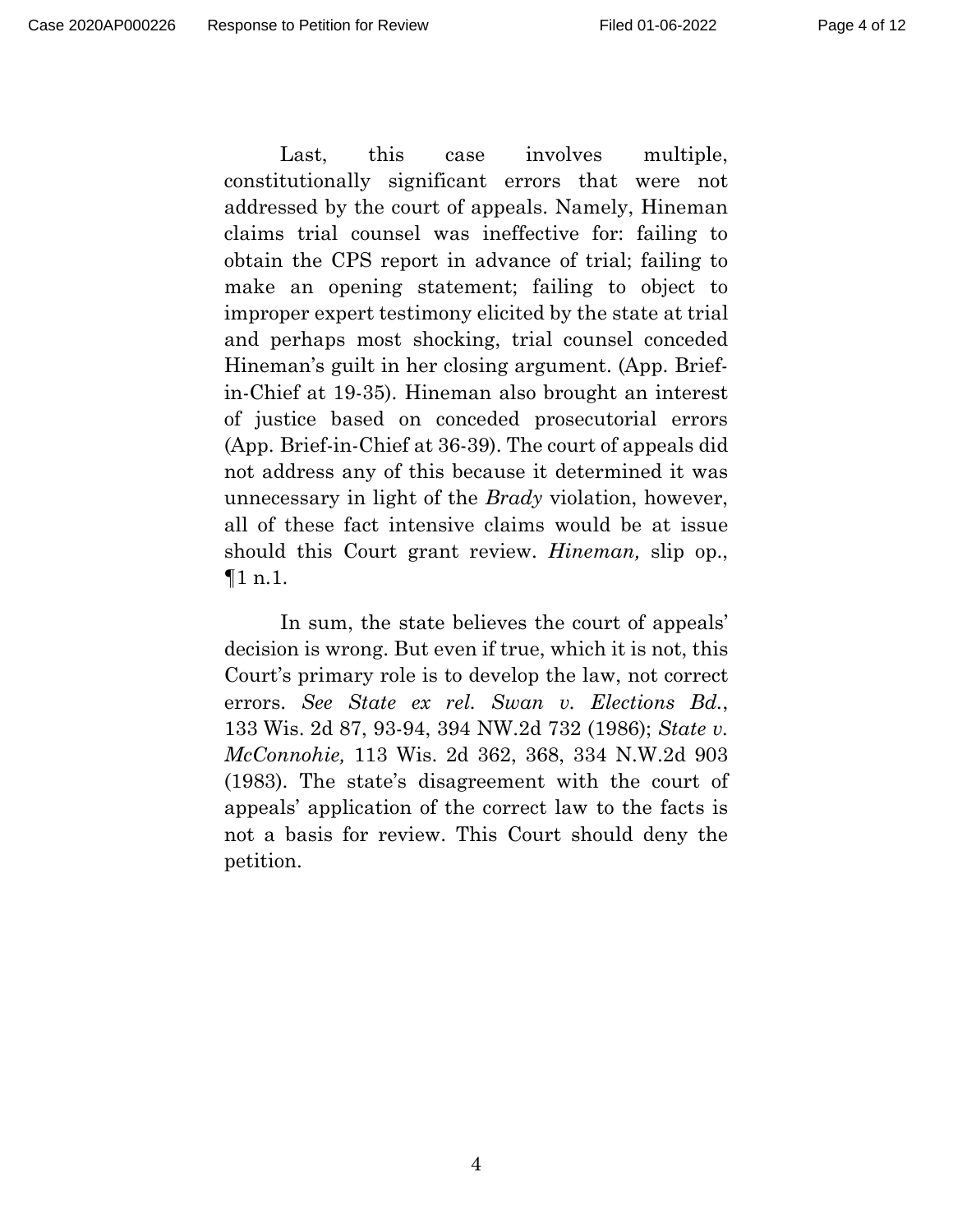#### **ARGUMENT**

**I. The court of appeals applied the correct standard when it determined the state's failure to turn over the March 12 CPS report was in violation of Hineman's due process rights and** *Brady v. Maryland***, 373 U.S. 83 (1963).**

In this case, the state refused to provide the defense with the child protective services report that was faxed to and in law enforcement's possession.<sup>[3](#page-4-0)</sup> The report first identified Hineman as a suspect in sexually abusing a child and triggered the criminal investigation leading the charges in this case, though the report clearly stated that "there had been no disclosure of maltreatment by the child." (48:6). The court of appeals held the suppression of this favorable evidence was material to the defense and its suppression violated Hineman's constitutional due process rights under *Brady. Hineman,* slip op., ¶29. Having lost the appeal, the state now asks this Court to "clarify" the materiality standard.

In asking for review of the materiality standard, the state does not cite any conflicting approaches or varying interpretations of materiality under *Brady*. Rather, the state seems to be arguing that in cases where there is no physical evidence and guilt or innocence depends entirely on credibility determinations, and the *Brady* standard should not

<span id="page-4-0"></span><sup>3</sup> The state asserts this was inadvertent, however, the state continued to refuse to provide it when it was requested postconviction. Hineman had to file multiple motions and obtain a court order before the document was produced. (40, 41, 42, 91:2).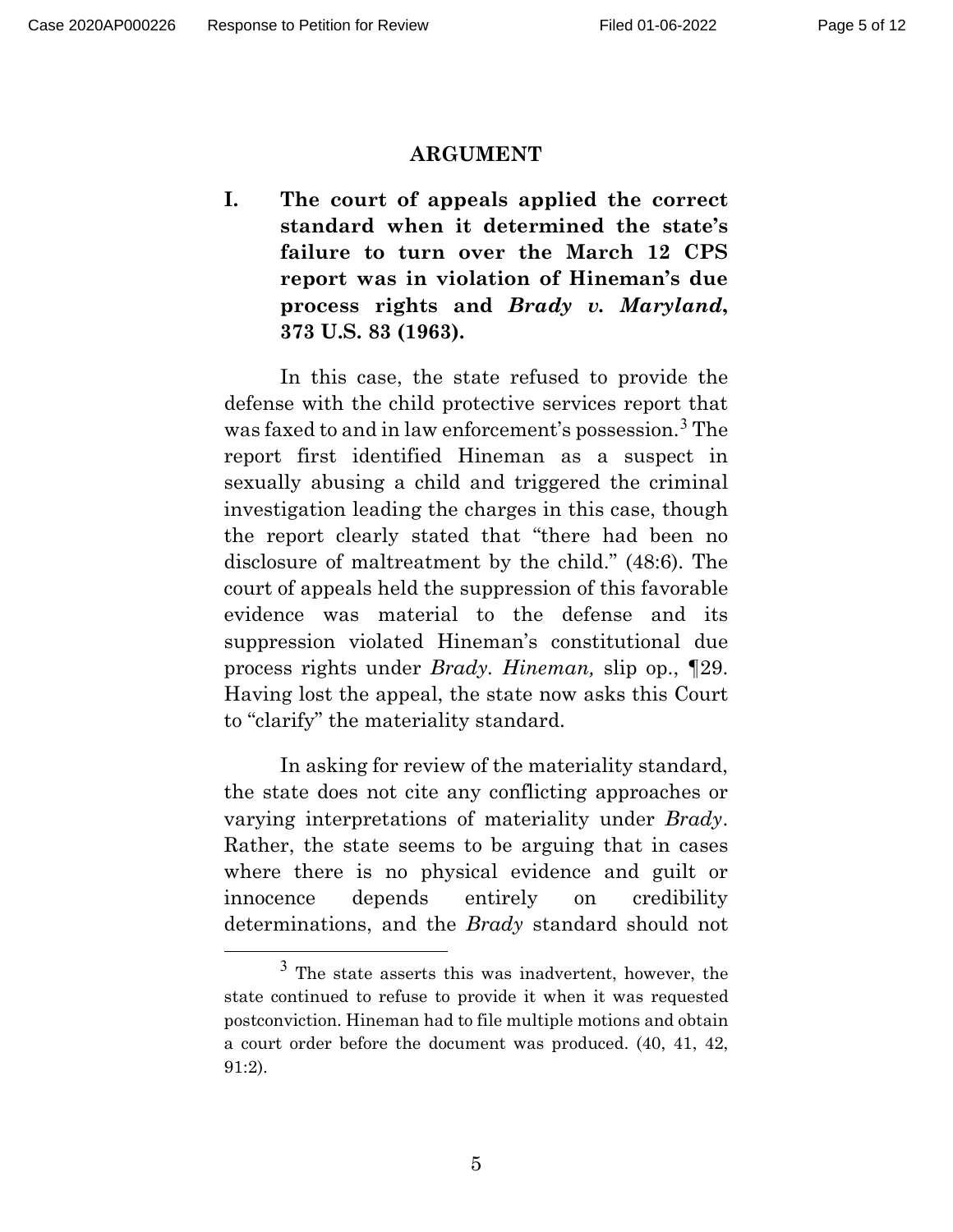Page 6 of 12

apply. The state, it seems, would prefer the sufficiency of the evidence standard, wherein, evidence is viewed in a light most favorable to the state and "convictions are upheld when the record shows a bare modicum of evidence from which a reasonable jury could find guilt." *State v. Sholar,* 2018 WI 53, ¶45, 381 Wis. 2d 560, 912 N.W.2d 89. But no court has ever said that this, or anything close to it, in cases involving violations of constitutional rights.

There parties agree – as articulated by the state in its petition  $-$ :

> Evidence is material for *Brady* purposes "only if there is a reasonable probability that, had the evidence been disclosed to the defense, the result of the proceeding would have been different. A 'reasonable probability' is a probability sufficient to undermine confidence in the outcome." *State v. Garrity*, 161 Wis. 2d 842, 850, 469 N.W.2d 219 (Ct. App. 1991) (quoting *United States v. Bagley*, 473 U.S. 667, 682 (1985)). The test for materiality is the same as the test for prejudice in *Strickland v. Washington,* [4](#page-5-0)66 U.S. 668 (1984).<sup>4</sup> *State v. Wayerski,* 2019 WI 11, ¶36, 385 Wis. 2d 344, 922 N.W.2d 468.

State's Pet. for. Rev. at 17-18.

<span id="page-5-0"></span><sup>4</sup> The state cites cases discussing a deferential standard of review in ineffective assistance of counsel claims. Pet. for Rev. at 17-18. The deferential standard is in reference to decisions trial counsel made and the deficient performance prong. This has nothing to do with a *Brady* claim. On appeal, whether undisputed facts establish a *Brady* violation is reviewed de novo. *See State v. Rockette*, 2006 WI App 103, ¶39, 294 Wis. 2d 611, 718 N.W.2d 269.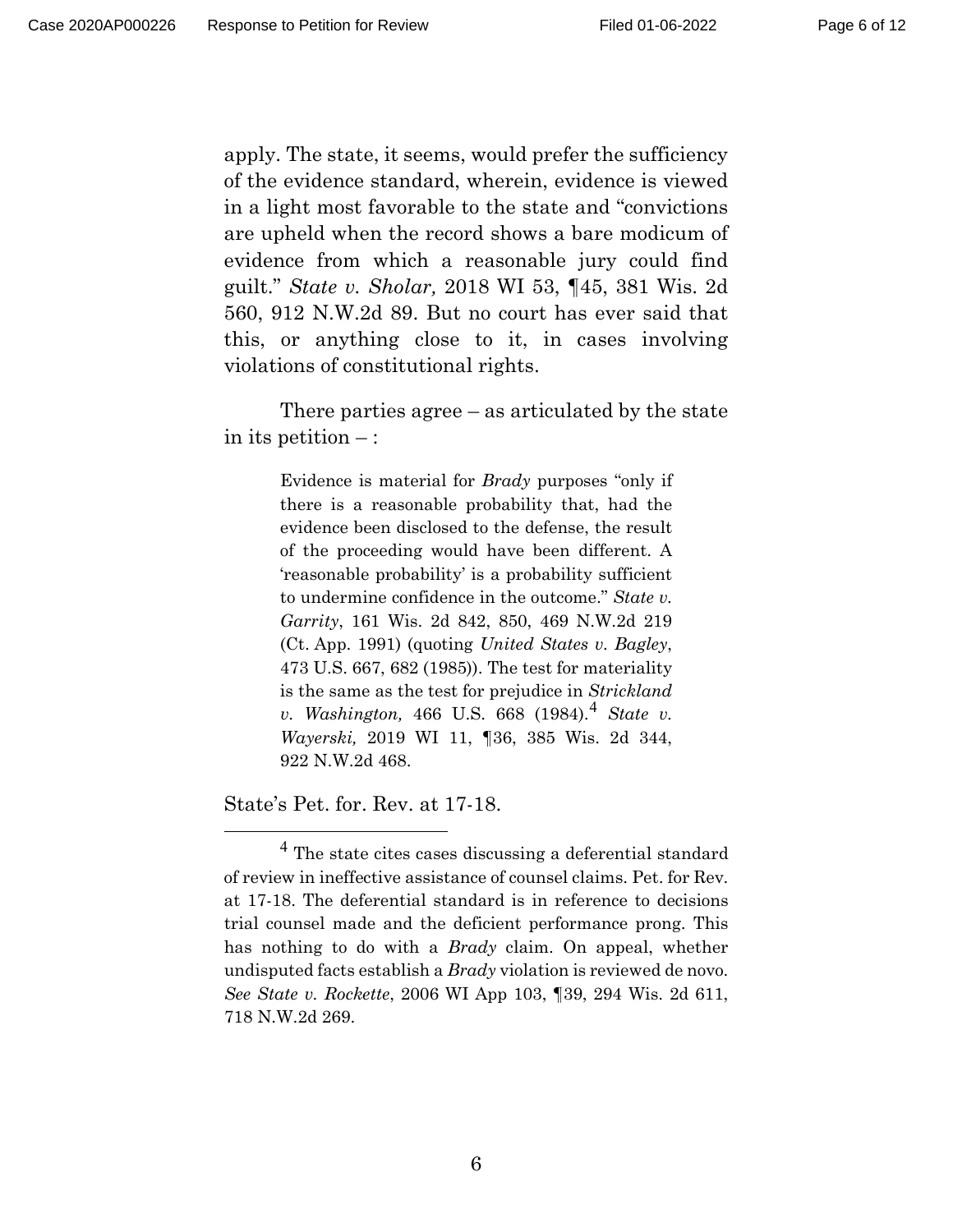Page 7 of 12

Thus, the inquiry centers on whether there is a "reasonable probability" of a different outcome had the errors not occurred. In establishing materiality, a defendant "need not prove the outcome would 'more likely than not' be different." *Sholar,* 381 Wis. 2d 560, ¶44 (*quoting Strickland,* 466 U.S. at 693). The issue is not whether the defendant is actually innocent, but instead whether he would have had a "reasonable chance" of acquittal absent the errors. *Stanley v. Bartley*, 465 F.3d 810, 814 (7th Cir. 2006) ("it needn't be a 50 percent or greater chance").

The court of appeals was right to consider the materiality question "in light of the lack of strength of the state's case." *Hineman,* slip op., ¶38. A prejudice or materiality inquiry must "consider the totality of the evidence before … the jury. A verdict … that is overwhelmingly supported by the record is less likely to have been affected by errors than one that is only weakly supported by the record." *Hough v. Anderson*, 272 F.3d 878, 891 (7th Cir. 2001) (citing *Strickland,* 466 U.S. at 696). The state takes issue with some of the ways the court of appeals characterized the evidence and spends much of its petition cherrypicking and recasting the evidence in a light most favorable to the state, but it simply cannot be said this was a case that displayed strong evidence of guilt. There was no consistent statement about what happened or when, there was a significant delay in reporting, there was no physical evidence, no thirdparty observations of inappropriate behaviors or other corroborating evidence.

The court of appeals correctly found the exculpatory evidence was material to the defense because it could have been used to impeach the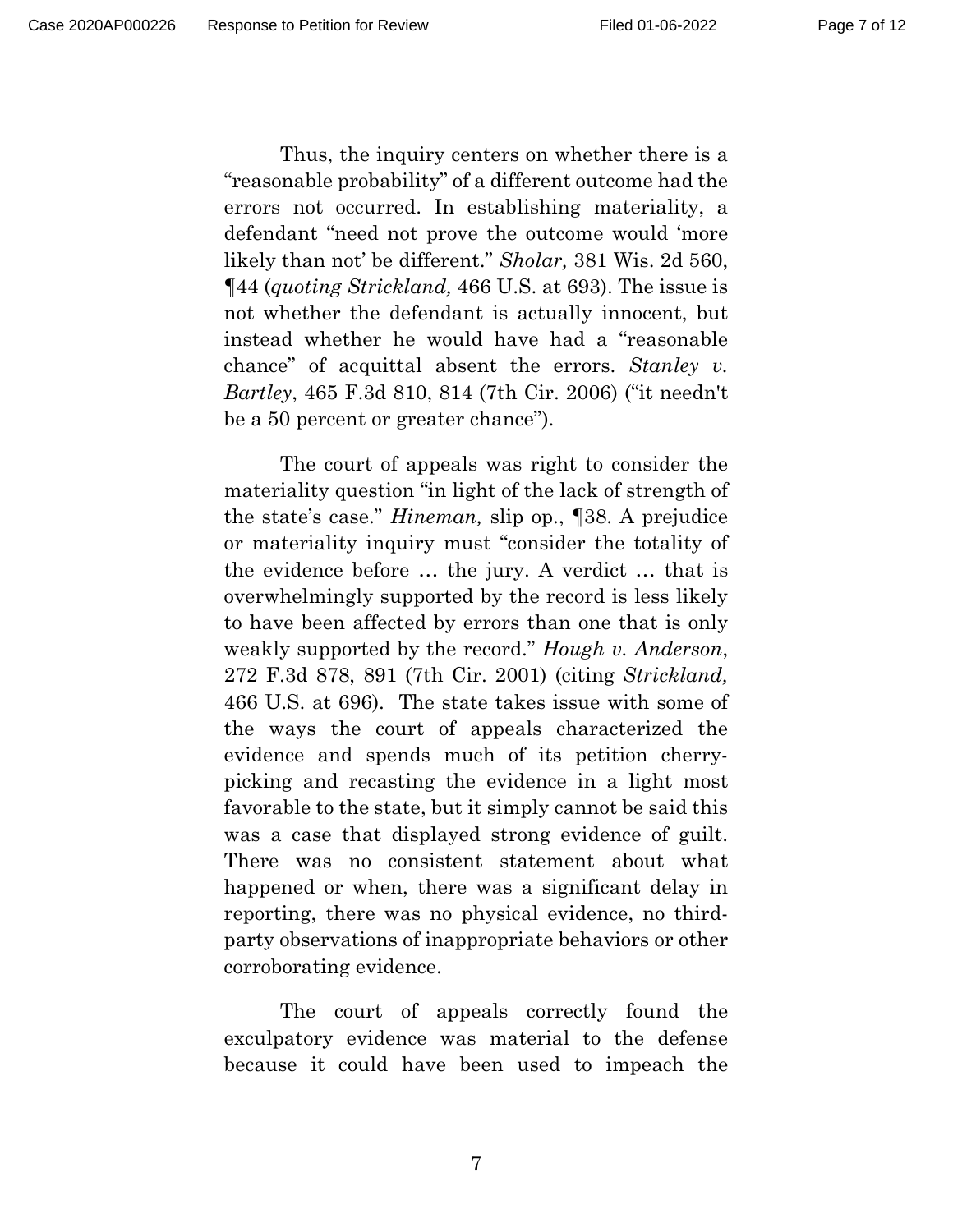investigating officer's false testimony that the March 12 report contained a statement that SJS had previously reported inappropriate touching. *Hineman,*  slip op.,  $\P$ [20, 39-40, 46-47. Had this evidence been used to impeach Officer Hintz, this alone would have created a reasonable probability the jury would have acquitted. But the court of appeals also correctly recognized that there is a reasonable probability that the suppression of this evidence truncated the defense's ability to probe the reliability of the state's entire investigation. *Id.*, ¶¶43-44.

Notably, the record in this case contains concrete evidence that shows the jury was concerned and wanted more information about the circumstances of the disclosure that lead to the March 12 report:



 $\text{(Jury Question #1 (22))}.$ 

Because the defense went to trial having no idea who reported concerns of sexual abuse to CPS or how Hineman became a suspect, there was no way it could have presented evidence regarding these questions at trial or effectively crossed the state's witnesses on these issues. The court of appeals applied the correct standard when it determined that it was reasonably probable that the suppression of the March 12 CPS report affected the outcome of this case. There is nothing about the court of appeals' application of the *Brady* materiality standard that warrants review.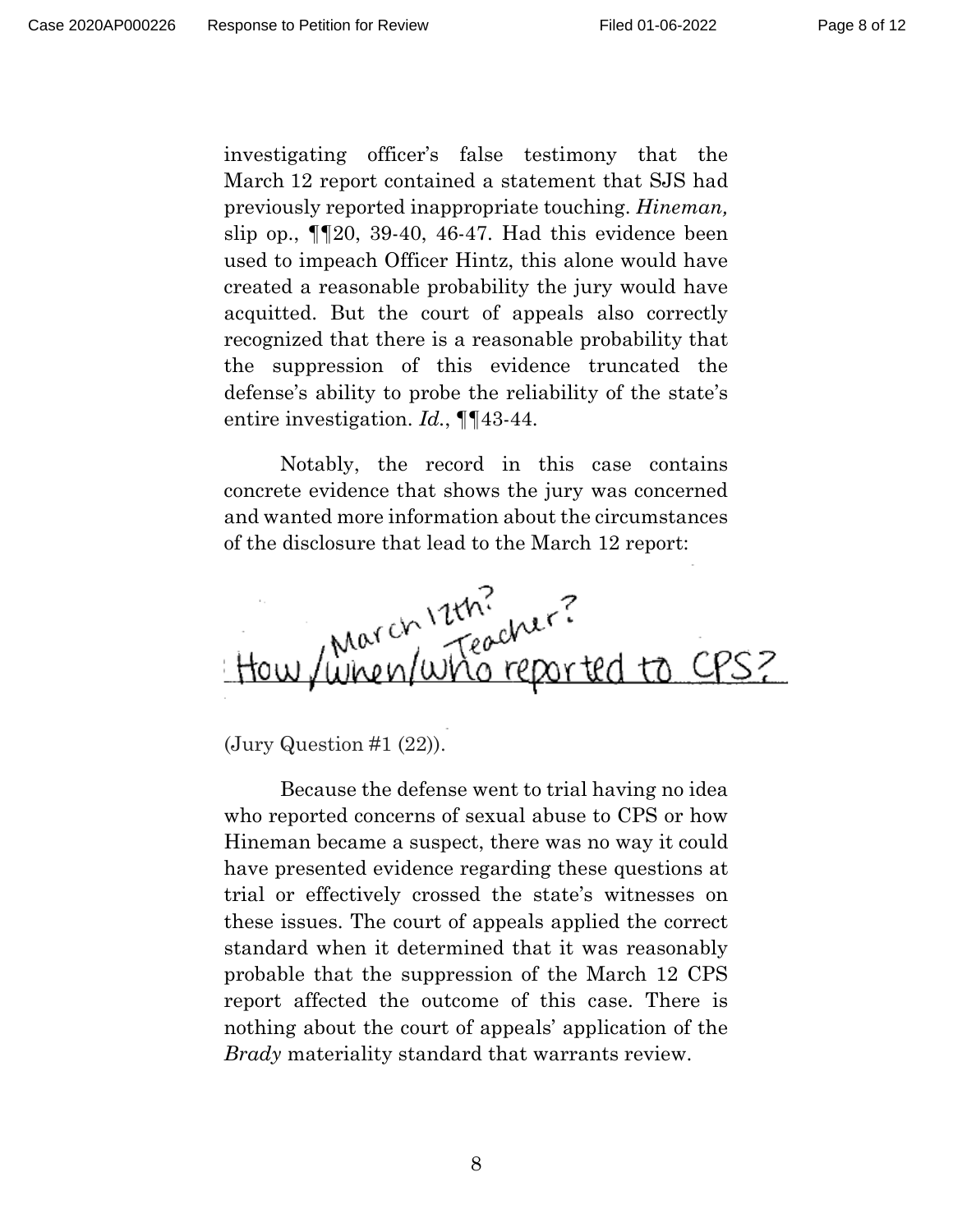**II. The court of appeals correctly ruled that Hineman is entitled to an in camera review of SJS's treatment records based on Hineman's interest of justice claim.** 

As noted above, Hineman's request for an in camera review of SJS's treatment records was based on a squarely raised interest of justice claim, not an abandoned ineffective assistance of counsel claim. *See State v. Zdzieblowski*, 2014 WI App 130, ¶24, 359 Wis. 2d 102, 857 N.W.2d 622 (an appellate court may reverse a conviction if it determines the real controversy has not been fully tried); *see also* Wis. Stat. § 752.35.

At the *Machner*<sup>[5](#page-8-0)</sup> hearing, trial counsel testified that she did not bring a *Shiffra/Green* motion because she thought SJS was in therapy for behavior problems that had nothing to do with the alleged sexual abuse. (82:30). She further testified that had she known that the mandatory reporter was SJS's therapist, and/or that it was the therapist who developed the concern that SJS's misbehaviors were a result of being sexually abused by Hineman, she would have filed a *Shiffra/Green* motion. (82:30). The fact is, she did not know because the report was not disclosed to her. Because she was missing information the state should have turned over – information directly relevant to the *Shiffra/Green* motion – a deficient performance argument becomes convoluted and Hineman did, in fact, abandon the ineffective assistance of counsel claim with respect to *Shiffra/Green.*

<span id="page-8-0"></span><sup>5</sup> *State v. Machner*, 92 Wis. 2d 797, 804, 285 N.W.2d 905 (Ct. App. 1979).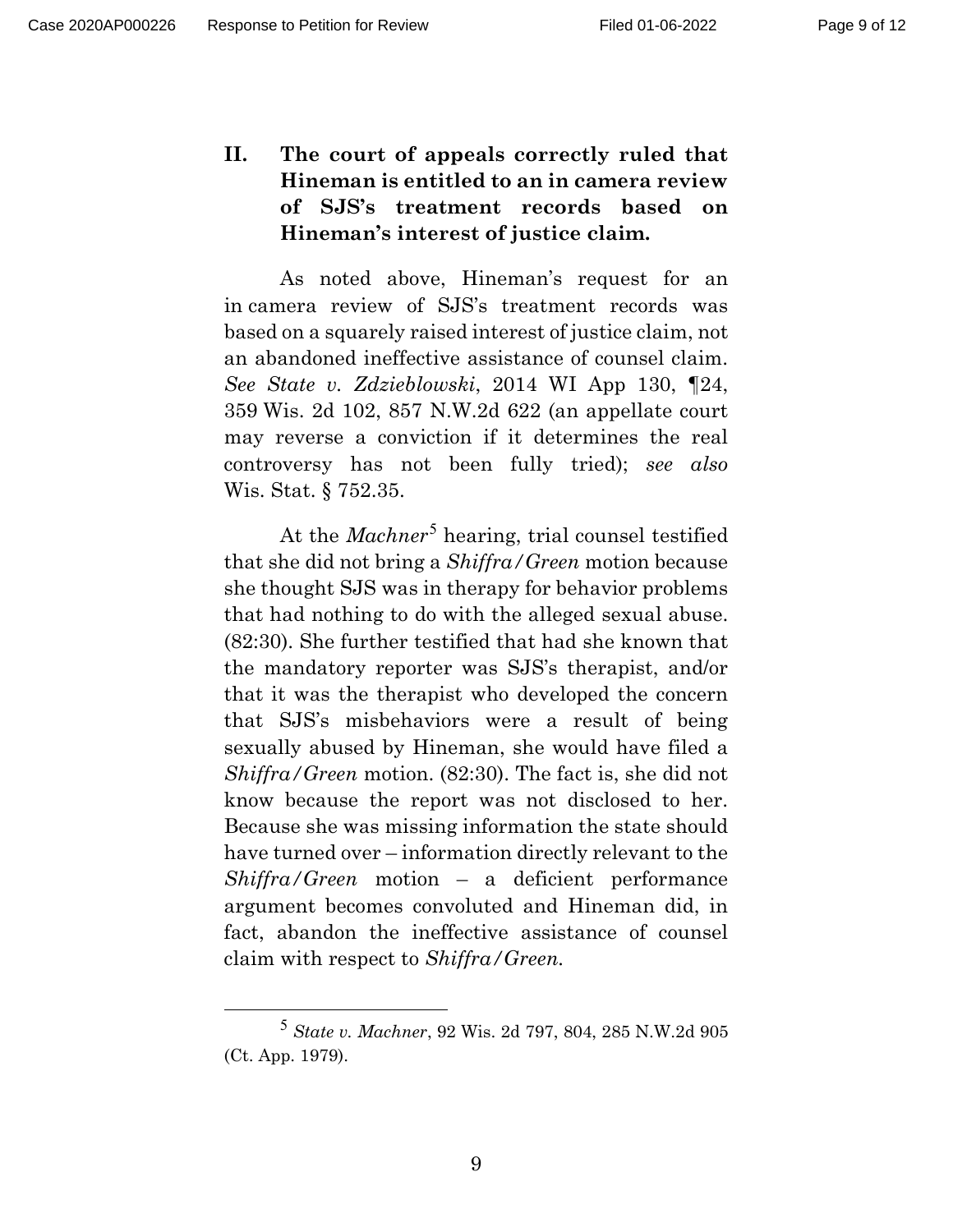Hineman did not abandon the claim that SJS's therapy records "contain relevant information necessary to a determination of guilt or innocence and is not merely cumulative to other evidence available to the defendant." *Green*, 253 Wis. 2d 356, ¶34. Citing the relevant law governing the disclosure of treatment records, Hineman requested an in camera review of the records pursuant to an interest of justice claim. (App. Brief-in-Chief at 40).

The court of appeals agreed that there was "at least 'a reasonable likelihood that the therapists records' related to her report to CPS on March 12 contain relevant information…" *Hineman,* slip op., ¶52 (*citing Green,* 253 Wis. 2d 356, ¶34). The state does not argue that court of appeals cited the wrong standard or misapplied it, only that it reached the wrong result. As pointed out above, being disappointed with the result does not create a basis for this Court's review.

**III. The seriousness of the crime and speculation that Hineman will not be retried is not a basis for this Court's review.** 

Wisconsin. Stat. (Rule) 809.62(1r) lists the criteria for this Court's review. The fact that a case involves a serious crime or that there is speculation that the defendant may not be retried is not among the criteria listed. Review is not warranted.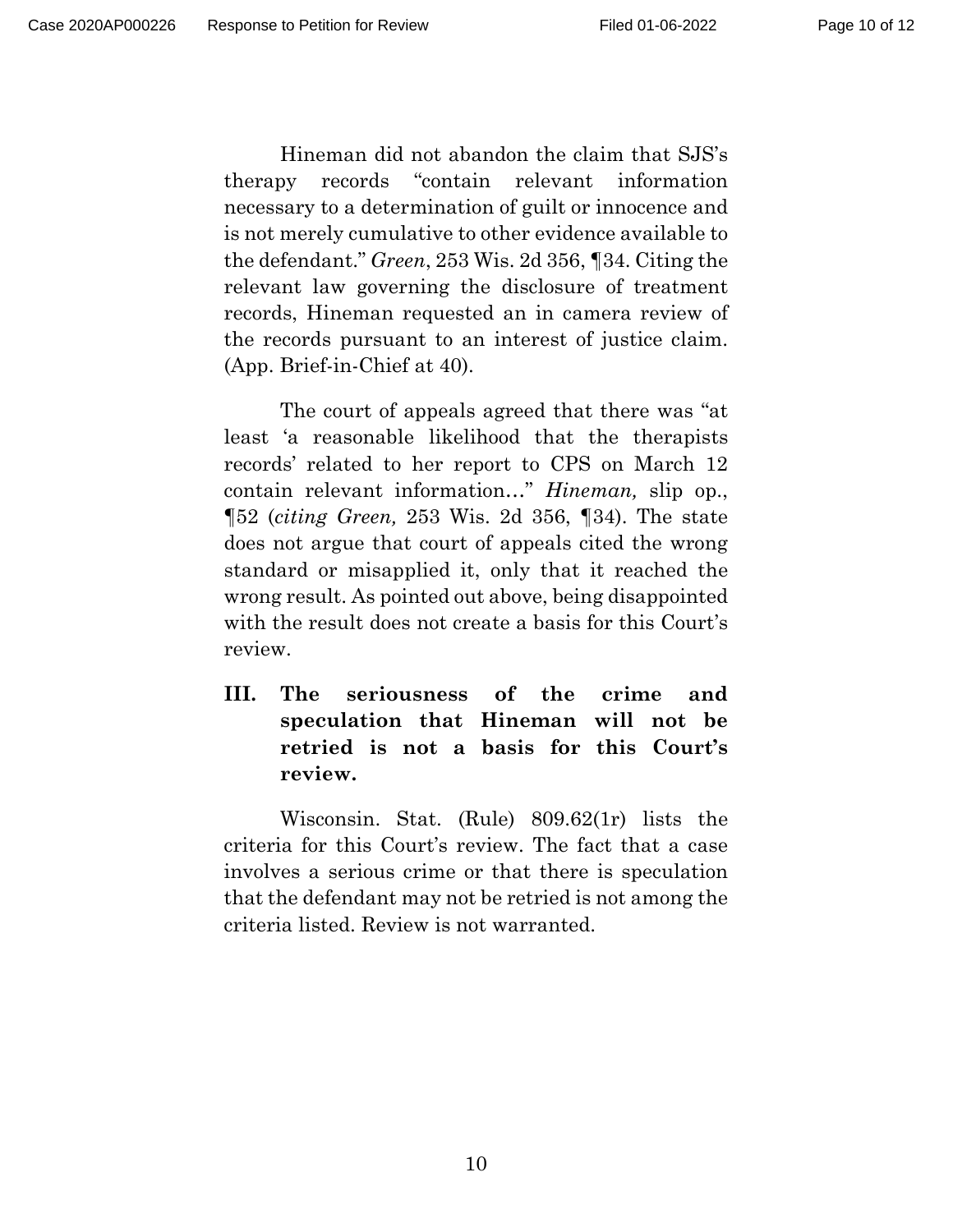# **CONCLUSION**

This Court should deny the state's Petition for Review.

Dated this 6th day of January, 2022.

Respectfully submitted,

FRANCES REYNOLDS COLBERT Assistant State Public Defender State Bar No. 1050435

Office of the State Public Defender Post Office Box 7862 Madison, WI 53707-7862 (608) 266-8374 colbertf@opd.wi.gov

Attorney for Defendant-Appellant